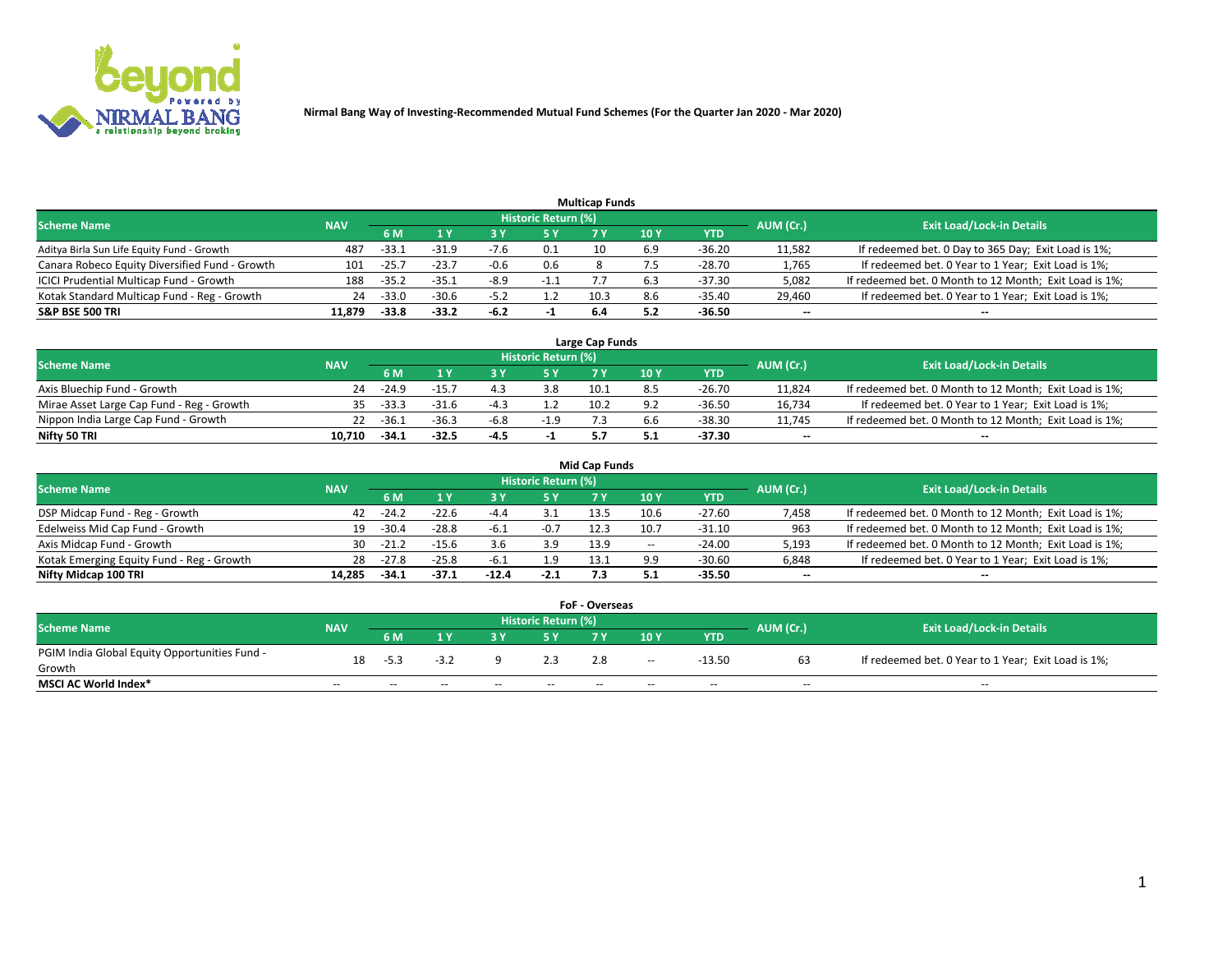

| Large & Midcap<br>Historic Return (%)            |            |         |         |        |        |      |      |        |                          |                                                     |  |  |  |  |
|--------------------------------------------------|------------|---------|---------|--------|--------|------|------|--------|--------------------------|-----------------------------------------------------|--|--|--|--|
| <b>Scheme Name</b>                               | <b>NAV</b> |         |         |        |        |      |      |        | AUM (Cr.)                | <b>Exit Load/Lock-in Details</b>                    |  |  |  |  |
|                                                  |            | 6 M     |         |        | 5 Y    |      | 10Y  | YTD.   |                          |                                                     |  |  |  |  |
| Canara Robeco Emerging Equities - Growth         | 67         | -27.1   | $-27.2$ |        |        | 15.6 | 13.2 | -30.60 | 5,597                    | If redeemed bet. 0 Year to 1 Year; Exit Load is 1%; |  |  |  |  |
| Invesco India Growth Opportunities Fund - Growth | 24         | $-30.3$ | $-27.8$ | $-2.5$ | 0.5    |      | 7.8  | -33.10 | 2,498                    | If redeemed bet. 0 Year to 1 Year; Exit Load is 1%; |  |  |  |  |
| Principal Emerging Bluechip Fund - Growth        |            | $-28.8$ | $-28$   |        | 1.b    | 13.3 | 9.8  | -31.90 | 2,117                    | If redeemed bet. 0 Year to 1 Year; Exit Load is 1%; |  |  |  |  |
| NIFTY Large Midcap 250 TRI                       | 4.795      | $-32.8$ | $-32.8$ | -6.6   | $-0.1$ |      | 6.4  | -35.40 | $\overline{\phantom{a}}$ | $-$                                                 |  |  |  |  |

| <b>Focused Funds</b>             |            |         |         |      |                     |      |       |          |           |                                                        |  |  |  |
|----------------------------------|------------|---------|---------|------|---------------------|------|-------|----------|-----------|--------------------------------------------------------|--|--|--|
| <b>Scheme Name</b>               | <b>NAV</b> |         |         |      | Historic Return (%) |      |       |          |           | <b>Exit Load/Lock-in Details</b>                       |  |  |  |
|                                  |            | 6 M     |         |      |                     |      | 10 Y  | YTD      | AUM (Cr.) |                                                        |  |  |  |
| Axis Focused 25 Fund - Growth    |            | $-27.1$ | -18.    |      | 3.8                 | -9.9 | $- -$ | $-29.60$ | 9,764     | If redeemed bet. 0 Month to 12 Month; Exit Load is 1%; |  |  |  |
| SBI Focused Equity Fund - Growth | 109        | $-24.6$ | $-20.4$ |      | 3.9                 | 10.7 | 12.1  | $-28.80$ | 8.264     | If redeemed bet. 0 Year to 1 Year; Exit Load is 1%;    |  |  |  |
| <b>S&amp;P BSE 500 TRI</b>       | 11.879     | $-33.8$ | $-33.2$ | -6.2 |                     |      |       | -36.50   | $\sim$    | $- -$                                                  |  |  |  |

| <b>Small Cap Funds</b>                         |            |         |         |                     |           |      |       |            |                          |                                                     |  |  |  |  |
|------------------------------------------------|------------|---------|---------|---------------------|-----------|------|-------|------------|--------------------------|-----------------------------------------------------|--|--|--|--|
| <b>Scheme Name</b>                             | <b>NAV</b> |         |         | Historic Return (%) |           |      |       |            |                          | <b>Exit Load/Lock-in Details</b>                    |  |  |  |  |
|                                                |            | 6 M     |         |                     | <b>5Y</b> |      | 10Y   | <b>YTD</b> | AUM (Cr.)                |                                                     |  |  |  |  |
| Franklin India Smaller Companies Fund - Growth | 32         | $-37.0$ | $-40.8$ | $-13.7$             | $-3.6$    | 10.7 | 9.3   | $-36.10$   | 6,628                    | If redeemed bet. 0 Year to 1 Year; Exit Load is 1%; |  |  |  |  |
| HDFC Small Cap Fund - Growth                   | 24         | $-38.9$ | $-43.6$ |                     | $-0.8$    |      |       | -36.50     | 9,154                    | If redeemed bet. 0 Year to 1 Year; Exit Load is 1%; |  |  |  |  |
| L&T Emerging Businesses Fund - Reg - Growth    | 14         | $-39.6$ | $-42.5$ | $-11.6$             | $-0.4$    | $-$  | $- -$ | $-38.60$   | 5,606                    | If redeemed bet. 0 Year to 1 Year; Exit Load is 1%; |  |  |  |  |
| SBI Small Cap Fund - Growth                    | 38         | $-27.1$ | $-25.2$ | $-1.8$              | 6.1       | 18.1 | 13.7  | $-28.70$   | 3,476                    | If redeemed bet. 0 Year to 1 Year; Exit Load is 1%; |  |  |  |  |
| Nifty Smallcap 100 TRI                         | 4.164      | -41.7   | $-47.4$ | $-20.1$             | $-8.3$    | 2.5  | 0.7   | -41.90     | $\overline{\phantom{a}}$ | $- -$                                               |  |  |  |  |

## **ELSS Schemes (Tax Saving u/s 80-C)**

| <b>Scheme Name</b>                           | <b>NAV</b> |         |         | <b>Historic Return (%)</b> |           |      |      |          | AUM (Cr.) | <b>Exit Load/Lock-in Details</b> |
|----------------------------------------------|------------|---------|---------|----------------------------|-----------|------|------|----------|-----------|----------------------------------|
|                                              |            | 6 M     | 1 Y     | 3 Y                        | <b>5Y</b> | 7 Y  | 10Y  | YTD      |           |                                  |
| Aditya Birla Sun Life Tax Relief 96 - Growth | 22         | $-29.5$ | $-29.6$ | $-4.4$                     | 0.2       | 10.5 |      | $-32.20$ | 10,073    | Nil                              |
| Axis Long Term Equity Fund - Growth          | 35         | $-27.1$ | $-18.9$ | 0.6                        | 2.1       | 13.8 | 12.5 | $-29.40$ | 21,659    | Nil                              |
| Canara Robeco Equity Tax Saver Fund - Growth | 49         | $-26.1$ | $-24.3$ | $-1.2$                     | 0.6       | 8.3  |      | $-29.00$ | 1,036     | Nil                              |
| Invesco India Tax Plan - Growth              | 36         | $-28.9$ | $-27.5$ | $-3.4$                     | 0.2       | 10.1 | 8.9  | $-32.00$ | 1,028     | Nil                              |
| Mirae Asset Tax Saver Fund - Reg - Growth    |            | $-32.7$ | $-29.8$ | $-2.8$                     | $- -$     | --   |      | $-36.10$ | 3,282     | Nil                              |
| S&P BSE 200 TRI                              | 3.857      | $-33.7$ | -32.5   | -5.4                       | -0.7      | -6.5 | 5.4  | -36.50   | $-$       | $- -$                            |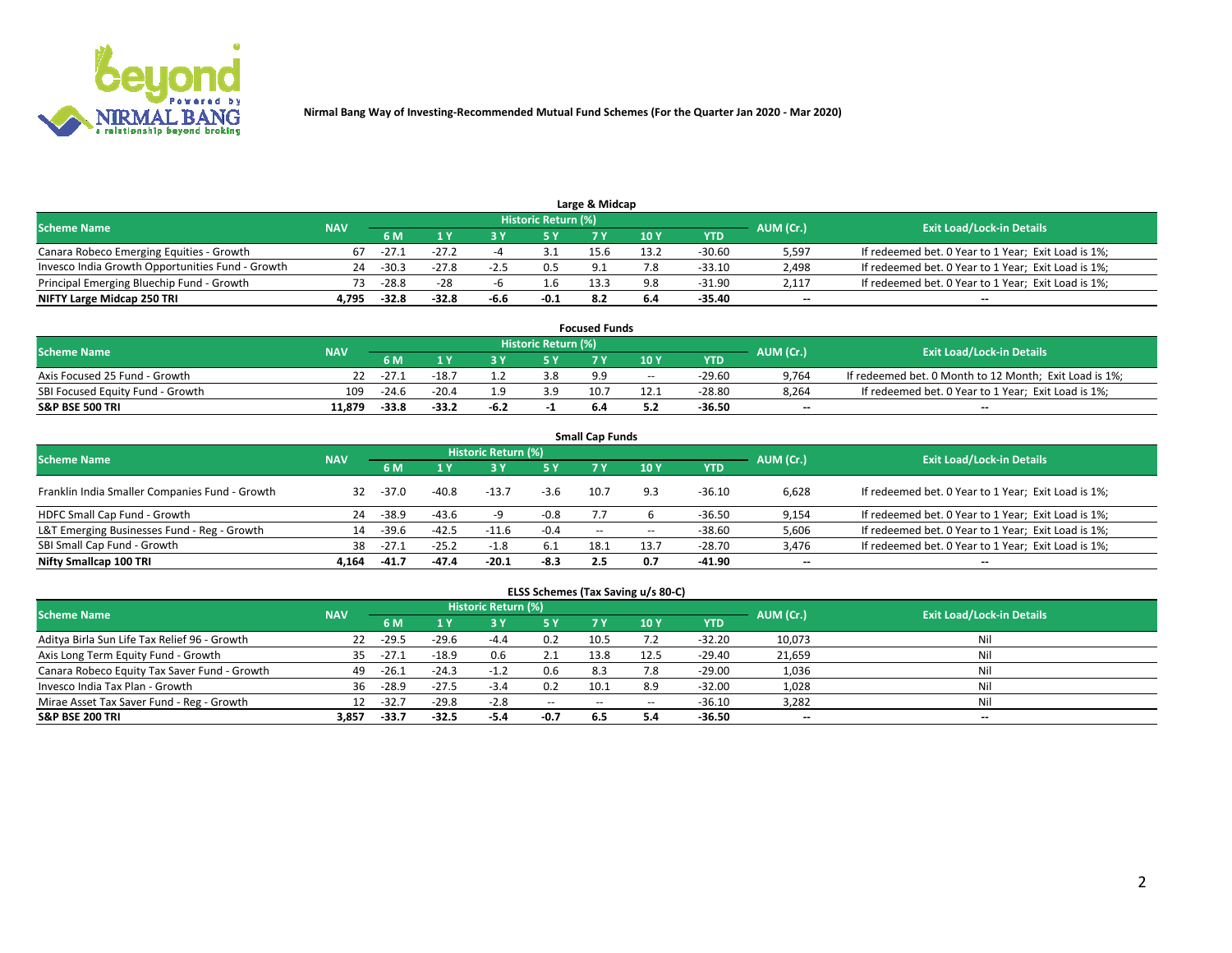

|                                           |            |         |         |                     |        | <b>Contra/Value Fund</b> |     |        |           |                                                     |
|-------------------------------------------|------------|---------|---------|---------------------|--------|--------------------------|-----|--------|-----------|-----------------------------------------------------|
| <b>Scheme Name</b>                        | <b>NAV</b> |         |         | Historic Return (%) |        |                          |     |        | AUM (Cr.) | <b>Exit Load/Lock-in Details</b>                    |
|                                           |            | 6 M     |         |                     | 5 Y    | 7 V                      | 10Y | YTD    |           |                                                     |
| Kotak India EQ Contra Fund - Reg - Growth | 35         | $-33.5$ | $-31.7$ |                     | $-0.4$ | b.b                      | 5.8 | -35.70 | 866       | If redeemed bet. 0 Year to 1 Year; Exit Load is 1%; |
| Invesco India Contra Fund - Growth        | 33.        | $-30.3$ | $-31$   |                     |        |                          |     | -33.00 | 4,669     | If redeemed bet. 0 Year to 1 Year; Exit Load is 1%; |
| UTI Value Opportunities Fund - Growth     | 42         | $-30.7$ | $-30.4$ | -6.1                |        |                          |     | -34.30 | 4,403     | If redeemed bet. 0 Year to 1 Year; Exit Load is 1%; |
| Nippon India Value Fund - Growth          | 48         | $-34.9$ | $-33.5$ | $-1$                | $-1.4$ |                          |     | -35.90 | 2,948     | If redeemed bet. 0 Year to 1 Year; Exit Load is 1%; |
| <b>S&amp;P BSE 500 TRI</b>                | 11.879     | $-33.8$ | $-33.2$ | -6.2                |        | 6.4                      |     | -36.50 | $\sim$    | $- -$                                               |

|                                                                           |            |             |         |                     |        | Sector/Thematic |                          |            |                          |                                                        |
|---------------------------------------------------------------------------|------------|-------------|---------|---------------------|--------|-----------------|--------------------------|------------|--------------------------|--------------------------------------------------------|
| <b>Scheme Name</b>                                                        | <b>NAV</b> |             |         | Historic Return (%) |        |                 |                          |            | AUM (Cr.)                | <b>Exit Load/Lock-in Details</b>                       |
|                                                                           |            | 6 M         | 1 Y     | 73 Y                | 15 Y   | 7 Y             | 10Y                      | <b>YTD</b> |                          |                                                        |
| Canara Robeco Consumer Trends Fund - Reg -<br>Growth                      | 30         | $-27.6$     | $-22.7$ | $-0.8$              | 3.3    | 10.6            | 10.2                     | $-29.60$   | 392                      | If redeemed bet. 0 Year to 1 Year; Exit Load is 1%;    |
| Mirae Asset Great Consumer Fund - Growth                                  | 25         | $-30.8$     | $-27.1$ | $-0.2$              | 2.3    | 10.7            | $\overline{\phantom{a}}$ | $-32.80$   | 986                      | If redeemed bet. 0 Year to 1 Year; Exit Load is 1%;    |
| ICICI Prudential Technology Fund - Growth                                 | 40         | $-29.7$     | $-31.9$ | -0.1                | $-0.4$ | 9.8             | 10.2                     | $-30.30$   | 388                      | If redeemed bet. 0 Day to 15 Day; Exit Load is 1%;     |
| Nippon India Pharma Fund - Growth                                         | 130        | -9.1        | $-12.9$ | $-1.4$              | $-0.8$ | 10.6            | 10.6                     | $-14.30$   | 2,421                    | If redeemed bet. 0 Year to 1 Year; Exit Load is 1%;    |
| BNP Paribas India Consumption Fund - Reg - Growth                         |            | $10 - 21.5$ | $-12.8$ | $\sim$              | $- -$  | $- -$           | $- -$                    | $-25.00$   | 534                      | If redeemed bet. 0 Month to 12 Month; Exit Load is 1%; |
| ICICI Prudential Banking and Financial Services Fund -<br>Retail - Growth | 37         | $-43.3$     | $-41.5$ | $-9.5$              | 0.2    | 8.9             | 9.4                      | $-46.70$   | 3,372                    | If redeemed bet. 0 Day to 15 Day; Exit Load is 1%;     |
| <b>S&amp;P BSE 500 TRI</b>                                                | 11.879     | $-33.8$     | $-33.2$ | $-6.2$              | - 1    | 6.4             | 5.2                      | $-36.50$   | $\overline{\phantom{a}}$ | $\overline{\phantom{a}}$                               |

|                                                            |            |         |         |                     |     |        | <b>Dynamic Asset Allocation Funds</b> |            |           |                                                          |
|------------------------------------------------------------|------------|---------|---------|---------------------|-----|--------|---------------------------------------|------------|-----------|----------------------------------------------------------|
| <b>Scheme Name</b>                                         | <b>NAV</b> |         |         | Historic Return (%) |     |        |                                       |            | AUM (Cr.) | <b>Exit Load/Lock-in Details</b>                         |
|                                                            |            | 6 M     |         | 3 Y                 | 5 Y | 7 Y    | 10 <sub>1</sub>                       | <b>YTD</b> |           |                                                          |
| ICICI Prudential Balanced Advantage Fund - Reg -<br>Growth | 28         | $-23.5$ | $-19.7$ | $-2.2$              | 2.1 | 7.8    | 8.4                                   | $-26.20$   | 28,092    | If redeemed bet. 0 Year to 1 Year; Exit Load is 1%;      |
| Invesco India Dynamic Equity Fund - Growth                 | 23         | $-23.4$ | $-20.5$ | $-2.4$              | 0.7 | 7.7    | 6.8                                   | $-24.70$   | 838       | If redeemed bet. 0 Month to 3 Month; Exit Load is 0.25%; |
| Nippon India Balanced Advantage Fund - Growth              | 75         | $-18.4$ | $-16.3$ | $-0.4$              | 2.2 | 8.8    | 8.1                                   | $-20.20$   | 2,956     | If redeemed bet. 0 Month to 12 Month; Exit Load is 1%;   |
| HDFC Balanced Advantage Fund - Growth                      | 136        | $-30.6$ | $-30.6$ | $-4.4$              | 0.7 | 6.6    | 6.4                                   | $-32.40$   | 40,920    | If redeemed bet. 0 Year to 1 Year; Exit Load is 1%;      |
| SBI Dynamic Asset Allocation Fund - Reg - Growth           | 11         | $-18.0$ | $-17.1$ | $-0.8$              |     | $\sim$ | --                                    | $-20.80$   | 614       | If redeemed bet. 0 Month to 12 Month; Exit Load is 1%;   |
| NIFTY 50 Hybrid Composite Debt 65:35 Index                 | 7.936      | $-21.9$ | $-18.8$ | 0.1                 | 2.5 | 6.9    | 6.6                                   | $-24.90$   | --        | --                                                       |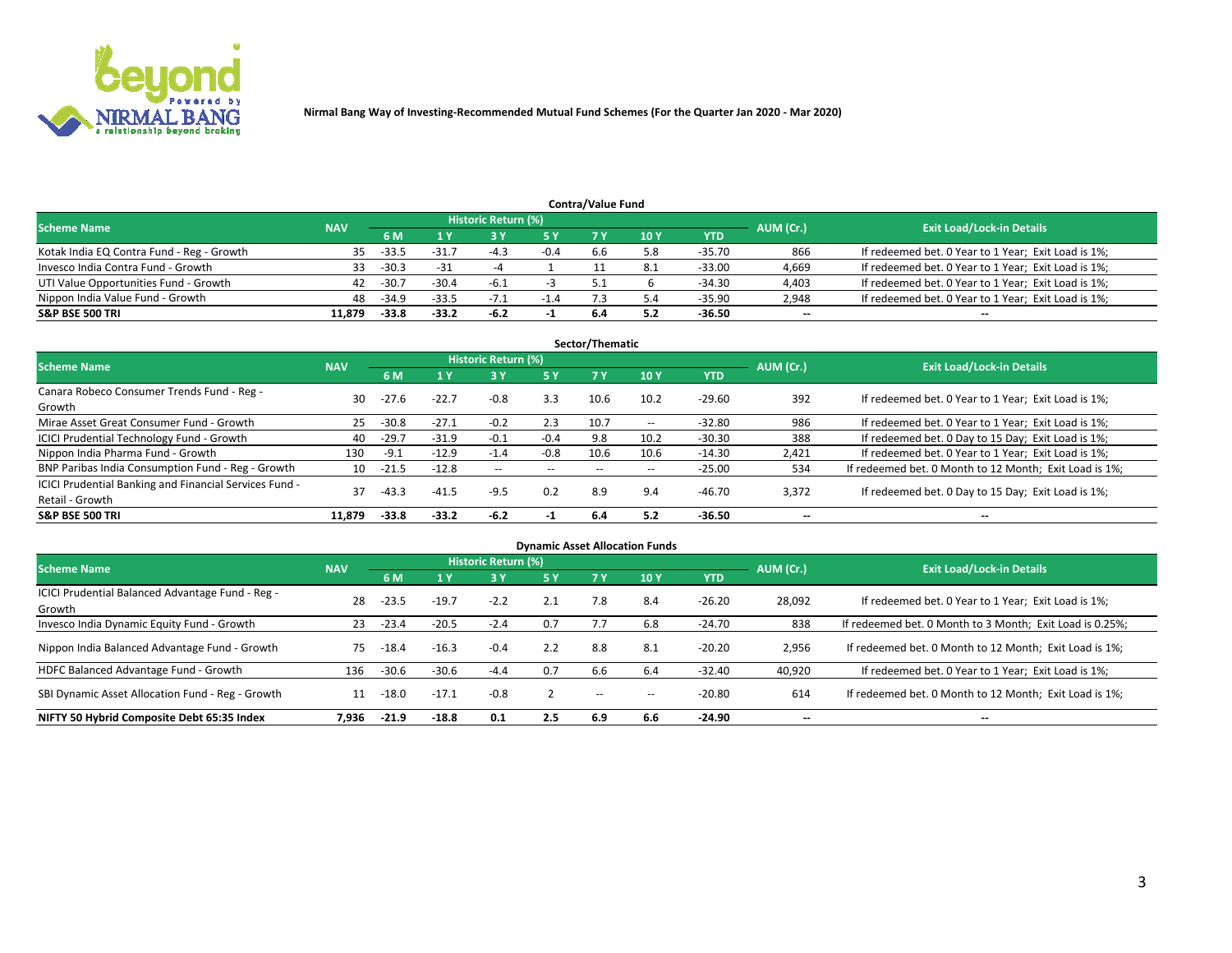

|                                                                                                          |       |         |         |        |         | <b>Hybrid Aggressive</b> |      |            |        |                                                        |  |  |  |  |
|----------------------------------------------------------------------------------------------------------|-------|---------|---------|--------|---------|--------------------------|------|------------|--------|--------------------------------------------------------|--|--|--|--|
| Historic Return (%)<br><b>Exit Load/Lock-in Details</b><br>AUM (Cr.)<br><b>Scheme Name</b><br><b>NAV</b> |       |         |         |        |         |                          |      |            |        |                                                        |  |  |  |  |
|                                                                                                          |       | 6 M     | 1 Y     |        | 5 Y     |                          | 10 Y | <b>YTD</b> |        |                                                        |  |  |  |  |
| ICICI Prudential Equity & Debt Fund - Growth                                                             | 99    | $-25.9$ | $-25.4$ | -4.4   | $1.5\,$ |                          | 9.1  | $-29.50$   | 20,611 | If redeemed bet. 0 Year to 1 Year; Exit Load is 1%;    |  |  |  |  |
| Mirae Asset Hybrid - Equity Fund - Reg - Growth                                                          |       | $-24.7$ | $-22.8$ | $-1.7$ | $ -$    | $- -$                    |      | $-28.20$   | 3,424  | If redeemed bet. 0 Year to 1 Year; Exit Load is 1%;    |  |  |  |  |
| SBI Equity Hybrid Fund - Growth                                                                          | 109   | $-22.1$ |         | 0.7    |         | 10.5                     | 8.6  | $-25.00$   | 32,470 | If redeemed bet. 0 Month to 12 Month; Exit Load is 1%; |  |  |  |  |
| Canara Robeco Equity Hybrid Fund - Growth                                                                | 131   | $-18.9$ | $-16.2$ |        | 3.3     |                          | O.   | $-22.00$   | 3,071  | If redeemed bet. 0 Year to 1 Year; Exit Load is 1%;    |  |  |  |  |
| NIFTY 50 Hybrid Composite Debt 65:35 Index                                                               | 7.936 | $-21.9$ | $-18.8$ | 0.1    | 2.5     | 6.9                      | 6.6  | -24.90     | $\sim$ | $\overline{\phantom{a}}$                               |  |  |  |  |

|                                            |            |           |                                  |     |     | <b>Arbitrage Fund</b> |      |        |                                                          |
|--------------------------------------------|------------|-----------|----------------------------------|-----|-----|-----------------------|------|--------|----------------------------------------------------------|
| <b>Scheme Name</b>                         | <b>NAV</b> | AUM (Cr.) | <b>Exit Load/Lock-in Details</b> |     |     |                       |      |        |                                                          |
|                                            |            | 1 M       | ያ M                              | 6 M |     |                       | YTD  |        |                                                          |
| IDFC Arbitrage Fund - Reg - Growth         |            |           |                                  |     | 5.9 | b.1                   | 5.30 | 12,007 | If redeemed bet. 0 Month to 1 Month; Exit Load is 0.25%; |
| Kotak Equity Arbitrage Fund - Reg - Growth | 28         | 6.5       | tΩ                               |     | 6.2 |                       | 6.30 | 17,662 | If redeemed bet. 0 Day to 30 Day; Exit Load is 0.25%;    |
| Nippon India Arbitrage Fund - Growth       | 20.        | ு.        |                                  |     | 0.1 |                       | 5.70 | 10,423 | If redeemed bet. 0 Month to 1 Month; Exit Load is 0.25%; |

|                                          |            |           |                                  |                          |                          | <b>Equity Saver</b>      |               |            |                          |                                                        |
|------------------------------------------|------------|-----------|----------------------------------|--------------------------|--------------------------|--------------------------|---------------|------------|--------------------------|--------------------------------------------------------|
| Scheme Name                              | <b>NAV</b> | AUM (Cr.) | <b>Exit Load/Lock-in Details</b> |                          |                          |                          |               |            |                          |                                                        |
|                                          |            | 6 M       |                                  |                          | 5 Y                      |                          | $\sqrt{10}$ Y | <b>YTD</b> |                          |                                                        |
| Axis Equity Saver Fund - Reg - Growth    |            | $-14.4$   | $-10.5$                          |                          | $\sim$                   | $\overline{\phantom{a}}$ | $\sim$        | -15.60     | 793                      | If redeemed bet. 0 Month to 12 Month; Exit Load is 1%; |
| Kotak Equity Savings Fund - Reg - Growth |            | -13.0     | $-10.3$                          |                          | 3.6                      | $- -$                    | $- -$         | -15.40     | 1.712                    | If redeemed bet. 0 Year to 1 Year; Exit Load is 1%;    |
| CRISIL Hybrid 50+50 - Moderate Index*    |            | $- -$     | $-$                              | $\overline{\phantom{a}}$ | $\overline{\phantom{a}}$ | $\sim$                   | --            | $\sim$     | $\overline{\phantom{a}}$ | $- -$                                                  |

| <b>Liquid Funds</b>              |            |        |      |                            |     |      |            |                 |           |                                  |  |  |  |  |
|----------------------------------|------------|--------|------|----------------------------|-----|------|------------|-----------------|-----------|----------------------------------|--|--|--|--|
| Scheme Name                      | <b>NAV</b> |        |      | <b>Historic Return (%)</b> |     |      | <b>YTM</b> | Avg             | AUM (Cr.) | <b>Exit Load/Lock-in Details</b> |  |  |  |  |
|                                  |            | 1 W.   | 2 W  | 1 M                        | 3M  | 71 Y |            | <b>Maturity</b> |           |                                  |  |  |  |  |
| Axis Liquid Fund - Growth        | 2,185      | $-4.7$ | 0.0  |                            | 4.5 |      | 44.د       | 0.10            | 30,919    | *Ref Footnote                    |  |  |  |  |
| IDFC Cash Fund - Reg - Growth    | 2,380      | -8.7   | -2.5 |                            |     |      | 5.34       | 0.08            | 9,121     | *Ref Footnote                    |  |  |  |  |
| Kotak Liquid Fund - Reg - Growth | 3.982      | $-9.8$ |      |                            |     |      |            | 0.09            | 25,945    | *Ref Footnote                    |  |  |  |  |
| <b>CRISIL Liquid Fund Index</b>  | $\sim$     |        | 0.3  |                            | 4.8 |      | $- -$      | $-$             | $- -$     | $\sim$                           |  |  |  |  |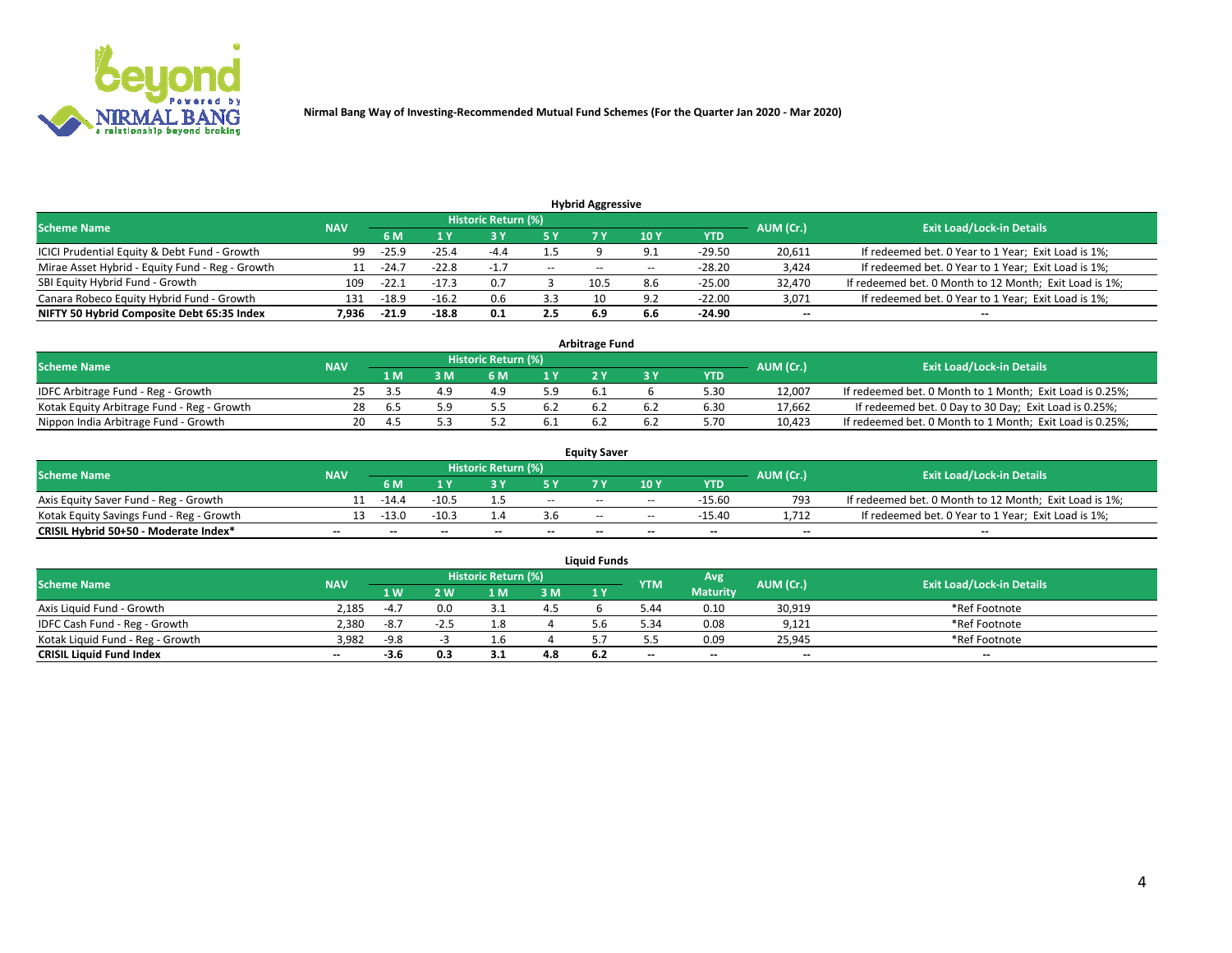

|                                               |            |        |     |                     |       | <b>Ultra Short Fund</b> |            |                 |           |                                  |
|-----------------------------------------------|------------|--------|-----|---------------------|-------|-------------------------|------------|-----------------|-----------|----------------------------------|
| <b>Scheme Name</b>                            | <b>NAV</b> |        |     | Historic Return (%) |       |                         | <b>YTM</b> | Avg             | AUM (Cr.) | <b>Exit Load/Lock-in Details</b> |
|                                               |            | 1 M    | 3 M | 6 M                 | 1 Y   | <b>3 Y</b>              |            | <b>Maturity</b> |           |                                  |
| IDFC Ultra Short Term Fund - Reg - Growth     |            | $-b.4$ |     | 4.6                 | 6.5   | $- -$                   | 5.88       | 0.43            | 5,798     | Nil                              |
| Sundaram Ultra Short Term Fund - Reg - Growth | 10         | -6.2   |     |                     | $- -$ | --                      | 5.69       | 0.37            | 335       | Nil                              |
| L&T Ultra Short Term Fund - Growth            |            | $-1$   |     |                     |       | 6.8                     | 5.82       | 0.41            | 2,786     | Nil                              |
| <b>NIFTY Ultra Short Duration Debt Index</b>  | 4.033      | $-0.8$ | 4.1 | 5.5                 | 6.8   |                         | $\sim$     | $\sim$          | $\sim$    | $- -$                            |

| <b>Money Market Fund</b>                         |            |       |     |                     |     |                          |                          |                 |           |                                  |  |  |  |
|--------------------------------------------------|------------|-------|-----|---------------------|-----|--------------------------|--------------------------|-----------------|-----------|----------------------------------|--|--|--|
| <b>Scheme Name</b>                               | <b>NAV</b> |       |     | Historic Return (%) |     |                          | <b>YTM</b>               | 'Avg            | AUM (Cr.) | <b>Exit Load/Lock-in Details</b> |  |  |  |
|                                                  |            | 1 M   | 3 M | 6 M                 | 1 Y | 3Y                       |                          | <b>Maturity</b> |           |                                  |  |  |  |
| Aditya Birla Sun Life Money Manager Fund - Reg - | 265        | -11.1 |     | 3.8                 | 6.2 |                          | 6.09                     | 0.64            | 13,471    | Nil                              |  |  |  |
| Growth                                           |            |       |     |                     |     |                          |                          |                 |           |                                  |  |  |  |
| Franklin India Savings Fund - Growth             | 37         | -8.7  | 1.4 | 4.2                 | 6.6 |                          | 5.77                     | 0.40            | 4,568     | Nil                              |  |  |  |
| Nippon India Money Market Fund - Growth          | 3,002      | -5.4  | 2.5 | 4.1                 | 6.7 |                          | 5.8                      | 0.35            | 5,827     | Nil                              |  |  |  |
| <b>CRISIL Liquid Fund Index</b>                  | $- -$      |       | 4.8 |                     | 6.2 | $\overline{\phantom{a}}$ | $\overline{\phantom{a}}$ | $\sim$          | $- -$     | $\sim$                           |  |  |  |

| <b>Short Term Fund</b>                          |            |         |        |                     |     |           |            |                 |           |                                  |  |  |  |  |
|-------------------------------------------------|------------|---------|--------|---------------------|-----|-----------|------------|-----------------|-----------|----------------------------------|--|--|--|--|
| <b>Scheme Name</b>                              | <b>NAV</b> |         |        | Historic Return (%) |     |           | <b>YTM</b> | Avg             | AUM (Cr.) | <b>Exit Load/Lock-in Details</b> |  |  |  |  |
|                                                 |            | 1 M     | 3 M    | 6 M                 | 1Y  | <b>3Y</b> |            | <b>Maturity</b> |           |                                  |  |  |  |  |
| Axis Short Term Fund - Growth                   | 22         | $-28.6$ | $-1.6$ |                     | 6.9 |           | 6.63       | 3.20            | 5,398     | Nil                              |  |  |  |  |
| HDFC Short Term Debt Fund - Growth              | 22         | $-30.9$ |        | 4.4                 |     |           | 6.85       | 2.94            | 12,216    | Nil                              |  |  |  |  |
| IDFC Bond Fund - Short Term Plan - Reg - Growth | 40         | $-31.1$ | $-2.6$ |                     |     |           | 6.42       | 2.07            | 12,341    | Nil                              |  |  |  |  |
| Kotak Bond Short Term Fund - Reg - Growth       |            | $-25.2$ | 0.0    | 4.3                 |     | 6.6       | 6.84       | 3.07            | 11,560    | Nil                              |  |  |  |  |
| L&T Short Term Bond Fund - Reg - Growth         | 19.        | $-25.2$ | $-0.9$ |                     | 6.6 |           | 6.29       | 2.18            | 5,190     | Nil                              |  |  |  |  |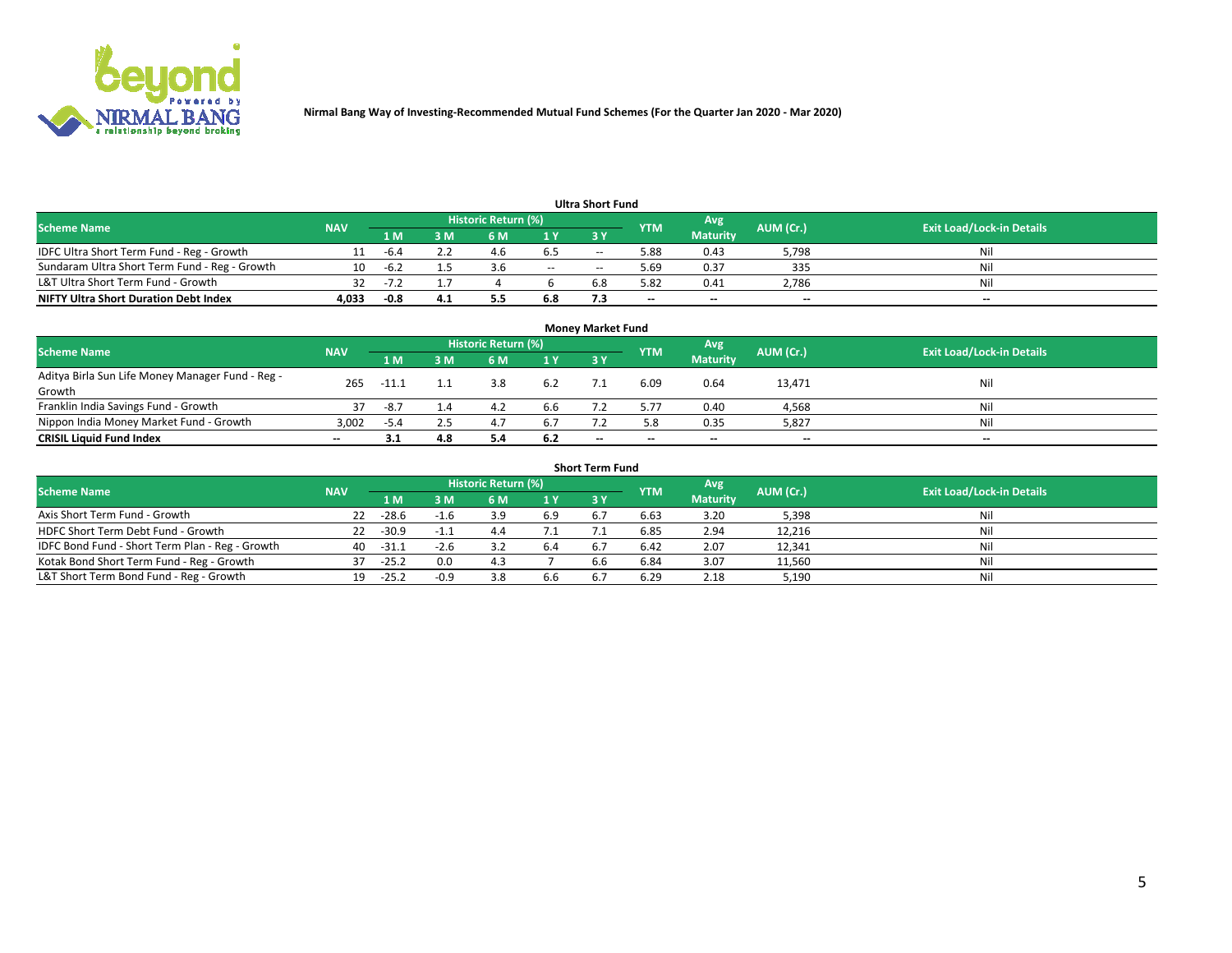

| <b>Low Duration Fund</b>                  |            |         |     |                            |      |     |            |                 |           |                                  |  |  |  |  |
|-------------------------------------------|------------|---------|-----|----------------------------|------|-----|------------|-----------------|-----------|----------------------------------|--|--|--|--|
| <b>Scheme Name</b>                        | <b>NAV</b> |         |     | <b>Historic Return (%)</b> |      |     | <b>YTM</b> | Avg             | AUM (Cr.) | <b>Exit Load/Lock-in Details</b> |  |  |  |  |
|                                           |            | 1 M     | ያ M | 5 M                        | 4 V. |     |            | <b>Maturity</b> |           |                                  |  |  |  |  |
| Axis Treasury Advantage Fund - Growth     | 2.219      | $-14.8$ | 0.4 |                            | b.b  |     |            | 0.97            | 5,894     | Nil                              |  |  |  |  |
| Canara Robeco Savings Fund - Reg - Growth |            | $-14.9$ | 0.0 |                            | 5.9  | 6.7 | 5.88       | 0.88            | 1,127     | Nil                              |  |  |  |  |
| IDFC Low Duration Fund - Reg - Growth     |            | -12.1   |     |                            | b.b  |     | 5.93       | 1.02            | 6,222     | Nil                              |  |  |  |  |

| <b>Banking &amp; PSU Bond Funds</b>            |            |         |        |                            |      |           |            |                 |           |                                  |  |  |  |
|------------------------------------------------|------------|---------|--------|----------------------------|------|-----------|------------|-----------------|-----------|----------------------------------|--|--|--|
| <b>Scheme Name</b>                             | <b>NAV</b> |         |        | <b>Historic Return (%)</b> |      |           | <b>YTM</b> | Avg             | AUM (Cr.) | <b>Exit Load/Lock-in Details</b> |  |  |  |
|                                                |            | 1 M     | sм     | 6 M                        | 71 Y | <b>3Y</b> |            | <b>Maturity</b> |           |                                  |  |  |  |
| HDFC Banking and PSU Debt Fund - Reg - Growth  | 16         | $-37.1$ |        |                            | 6.9  | 6.8       | 7.00       | 3.10            | 5,323     | Ni                               |  |  |  |
| Kotak Banking and PSU Debt Fund - Reg - Growth |            | $-33.7$ |        |                            |      |           |            | 3.58            | 5,225     | Ni                               |  |  |  |
| IDFC Banking & PSU Debt Fund - Reg - Growth    |            | $-40.8$ | $-3.9$ |                            | 6.9  |           | 6.56       | 3.02            | 14.069    | Ni                               |  |  |  |

| <b>Corporate Bond Funds</b>                         |            |         |        |                     |     |     |            |                 |           |                                                         |  |  |  |  |
|-----------------------------------------------------|------------|---------|--------|---------------------|-----|-----|------------|-----------------|-----------|---------------------------------------------------------|--|--|--|--|
| <b>Scheme Name</b>                                  | <b>NAV</b> |         |        | Historic Return (%) |     |     | <b>YTM</b> | Avg'            | AUM (Cr.) | <b>Exit Load/Lock-in Details</b>                        |  |  |  |  |
|                                                     |            | 1 M     | : M    | 6 M                 | 1 Y | 3 Y |            | <b>Maturity</b> |           |                                                         |  |  |  |  |
| ICICI Prudential Corporate Bond Fund - Reg - Growth | 20         | -23.6   | 0.1    | 4.b                 |     |     | 6.61       | 2.50            | 13,243    | Nil                                                     |  |  |  |  |
| L&T Triple Ace Bond Fund - Reg - Growth             |            | $-52.0$ |        | 4.2                 |     |     |            | 8.45            | 3,081     | If redeemed bet. 0 Month to 3 Month; Exit Load is 0.5%; |  |  |  |  |
| Kotak Corporate Bond Fund - Std - Growth            | 2.638      | $-21.9$ | $-0.3$ | 4.Z                 |     |     | 6.51       | 1.61            | 4,840     | Nil                                                     |  |  |  |  |

|                                            |            |         |     |                     |     | <b>Credit Risk Fund</b> |            |                 |           |                                                           |
|--------------------------------------------|------------|---------|-----|---------------------|-----|-------------------------|------------|-----------------|-----------|-----------------------------------------------------------|
| <b>Scheme Name</b>                         | <b>NAV</b> |         |     | Historic Return (%) |     |                         | <b>YTM</b> | Avg             | AUM (Cr.) | <b>Exit Load/Lock-in Details</b>                          |
|                                            |            | 1 M     | : M | 6 M                 | 1 Y | 3Y                      |            | <b>Maturity</b> |           |                                                           |
| ICICI Prudential Credit Risk Fund - Growth | 21         | $-24.0$ | 1.6 | b.,                 | 7.8 |                         | 9.08       | 2.23            | 12,872    | If redeemed bet. 0 Year to 1 Year; Exit Load is 1%;       |
| Kotak Credit Risk Fund - Reg - Growth      |            | -45.7   |     |                     | 5.6 |                         | 8.49       | 2.66            | 5,280     | If redeemed bet. 0 Year to 1 Year; Exit Load is 1%;       |
|                                            |            |         |     |                     |     |                         |            |                 |           | If redeemed bet. 0 Month to 12 Month; Exit Load is 3%; If |
| SBI Credit Risk Fund - Growth              |            | -23.    |     | 4.3                 | 4.6 |                         | 8.41       | 2.45            | 5,083     | redeemed bet. 12 Month to 24 Month; Exit Load is 1.5%; If |
|                                            |            |         |     |                     |     |                         |            |                 |           | redeemed bet. 24 Month to 36 Month; Exit Load is 0.75%;   |